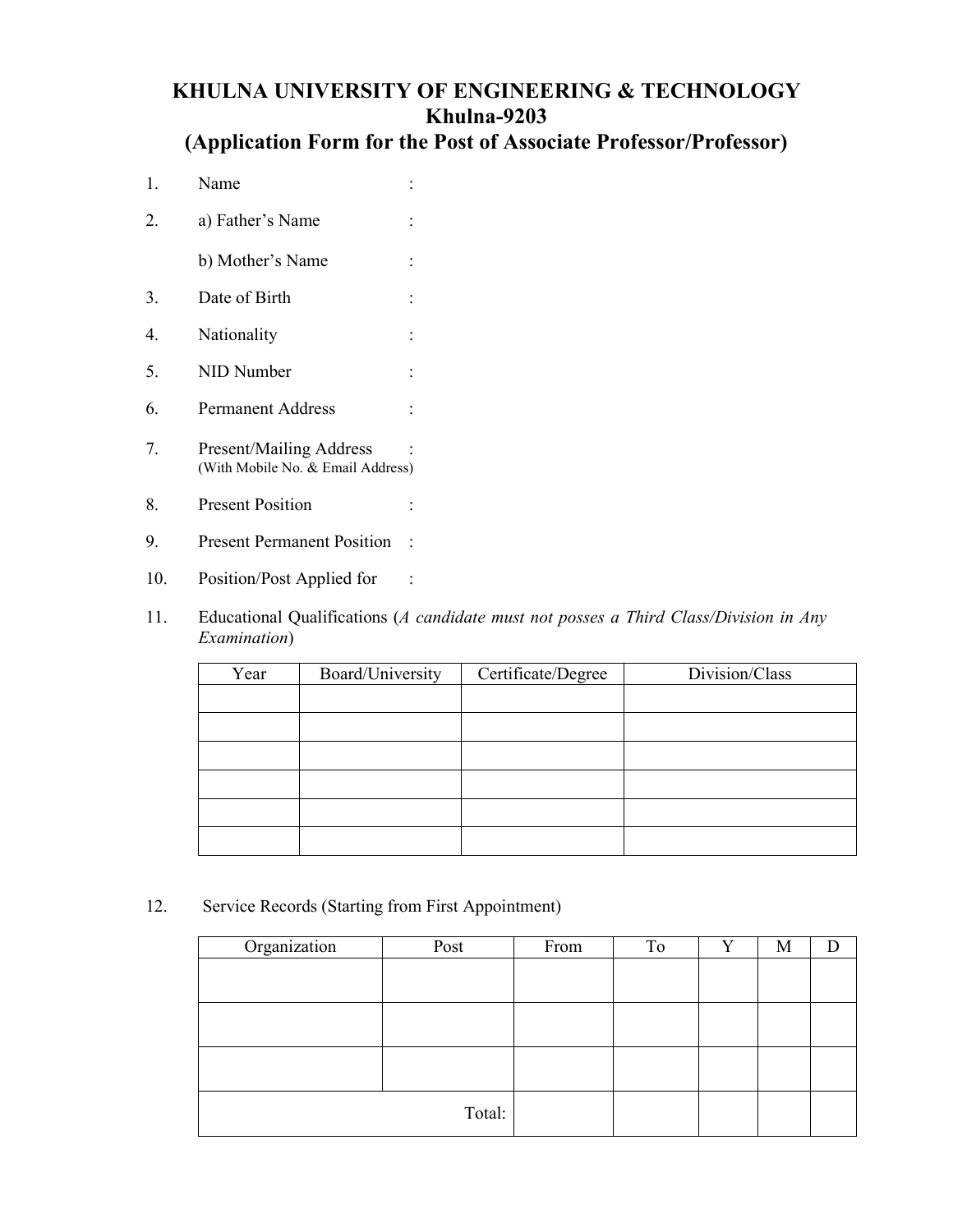# 13. Higher Studies

| <b>Position Held During</b><br><b>Higher Studies</b> | From | To | Years | Months | Days | Nature<br>of Leave |
|------------------------------------------------------|------|----|-------|--------|------|--------------------|
|                                                      |      |    |       |        |      |                    |
|                                                      |      |    |       |        |      |                    |
|                                                      |      |    |       |        |      |                    |
| Total                                                |      |    |       |        |      |                    |

\*1. Deputation, 2. Study Leave, 3. Leave without Pay, 4. Others.

# 14. Name of Supervisor & Co-supervisor (During Higher Studies)

| Degree | Supervisor | $Co-supervisor(s)$ |
|--------|------------|--------------------|
|        |            |                    |
|        |            |                    |
|        |            |                    |

# 15. Teaching Experience

| Post/Institution           | From | To | Years | Months | Davs |
|----------------------------|------|----|-------|--------|------|
| Lecturer                   |      |    |       |        |      |
| <b>Assistant Professor</b> |      |    |       |        |      |
| <b>Associate Professor</b> |      |    |       |        |      |
| Total                      |      |    |       |        |      |

# 16. Active Teaching Experience

| Post/Institution           | From | Гo | Years | Months | Davs |
|----------------------------|------|----|-------|--------|------|
| Lecturer                   |      |    |       |        |      |
| <b>Assistant Professor</b> |      |    |       |        |      |
| <b>Associate Professor</b> |      |    |       |        |      |
| Total                      |      |    |       |        |      |

# 17. Supervision of Thesis of Postgraduate Students (if any)

| Master Degree,<br>Ph. D | Years of<br>Award | Student's Name | Supervisor/Co-<br>supervisor(s) |
|-------------------------|-------------------|----------------|---------------------------------|
|                         |                   |                |                                 |
|                         |                   |                |                                 |
|                         |                   |                |                                 |
|                         |                   |                |                                 |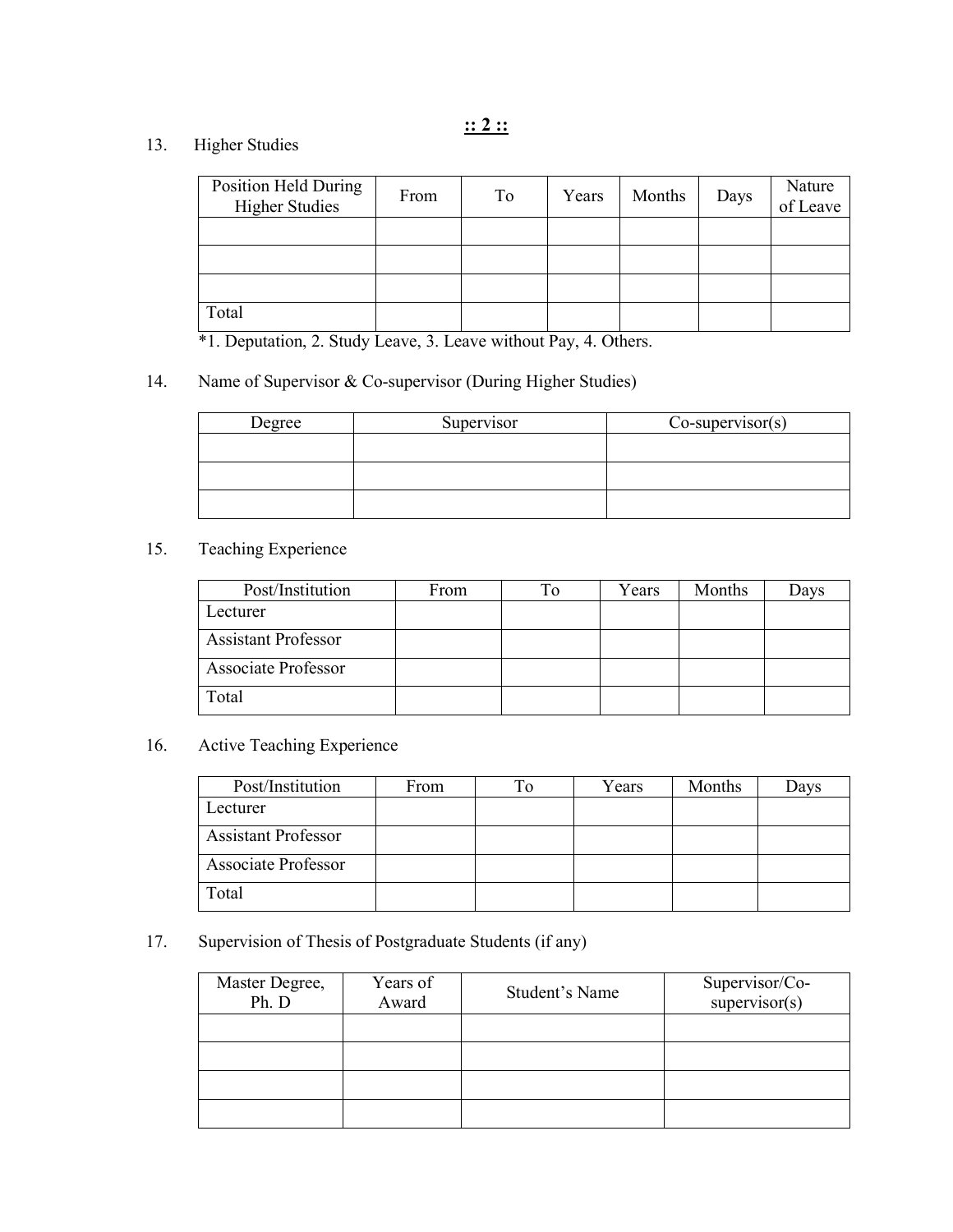#### **:: 3 ::**

- 18. Publications in Journal & Proceedings (*First Publication should be listed first). \*Please identify (supervisor and co-supervisor)*
	- a. (i) Publications in recognized and referred journals/proceedings will be counted.
		- (ii) Publications in other proceedings of major national and international conferences and seminars may also be counted. However, the credit for publication will be 50%.
		- (iii) Text books written for Undergraduate/Post graduate level may be considered as publications.
		- (iv) Research monographs, patents and contributions in standard published books may also be considered as publications.
	- b. In case of joint authorship only 1st  $\&$  2nd authors will get full credit. Credit of subsequent authors shall be shared equally on the basis of number of authors (i.e., 1/number of authors).
	- *c.* In case of joint authorship of a paper published on the basis of Masters/Ph.D. thesis, the 1st three authors will get full credit where Masters or Ph.D. thesis was supervised by a Supervisor and a Co-supervisor*.*

#### 18.1 International Journal

| Sl.<br>No. | Title of the Paper | Name of the Journal | Year and Country | Name of       |
|------------|--------------------|---------------------|------------------|---------------|
|            |                    | with Vol. No. pp    | of Publication   | Author(s) $*$ |
|            |                    |                     |                  |               |
|            |                    |                     |                  |               |
|            |                    |                     |                  |               |
|            |                    |                     |                  |               |
|            |                    |                     |                  |               |
|            |                    |                     |                  |               |
|            |                    |                     |                  |               |
|            |                    |                     |                  |               |

#### 18.2 National Journal

| Sl.<br>No. | Title of the Paper | Name of the Journal<br>with Vol. No. pp | Year and Country<br>of Publication | Name of<br>Author(s) $*$ |
|------------|--------------------|-----------------------------------------|------------------------------------|--------------------------|
|            |                    |                                         |                                    |                          |
|            |                    |                                         |                                    |                          |
|            |                    |                                         |                                    |                          |
|            |                    |                                         |                                    |                          |

#### 18.3 Proceedings of International Conference, Seminar, Workshop

| Sl.<br>No. | Title of the Paper | Name of the Journal<br>with Vol. No. pp | Year and Country<br>of Publication | Name of<br>Author(s) $*$ |
|------------|--------------------|-----------------------------------------|------------------------------------|--------------------------|
|            |                    |                                         |                                    |                          |
|            |                    |                                         |                                    |                          |
|            |                    |                                         |                                    |                          |
|            |                    |                                         |                                    |                          |

#### 18.4 Proceedings of National Conference, Seminar, Workshop

| Sl.<br>No. | Title of the Paper | Name of the Journal<br>with Vol. No. pp | Year and Country<br>of Publication | Name of<br>Author(s) $*$ |
|------------|--------------------|-----------------------------------------|------------------------------------|--------------------------|
|            |                    |                                         |                                    |                          |
|            |                    |                                         |                                    |                          |
|            |                    |                                         |                                    |                          |
|            |                    |                                         |                                    |                          |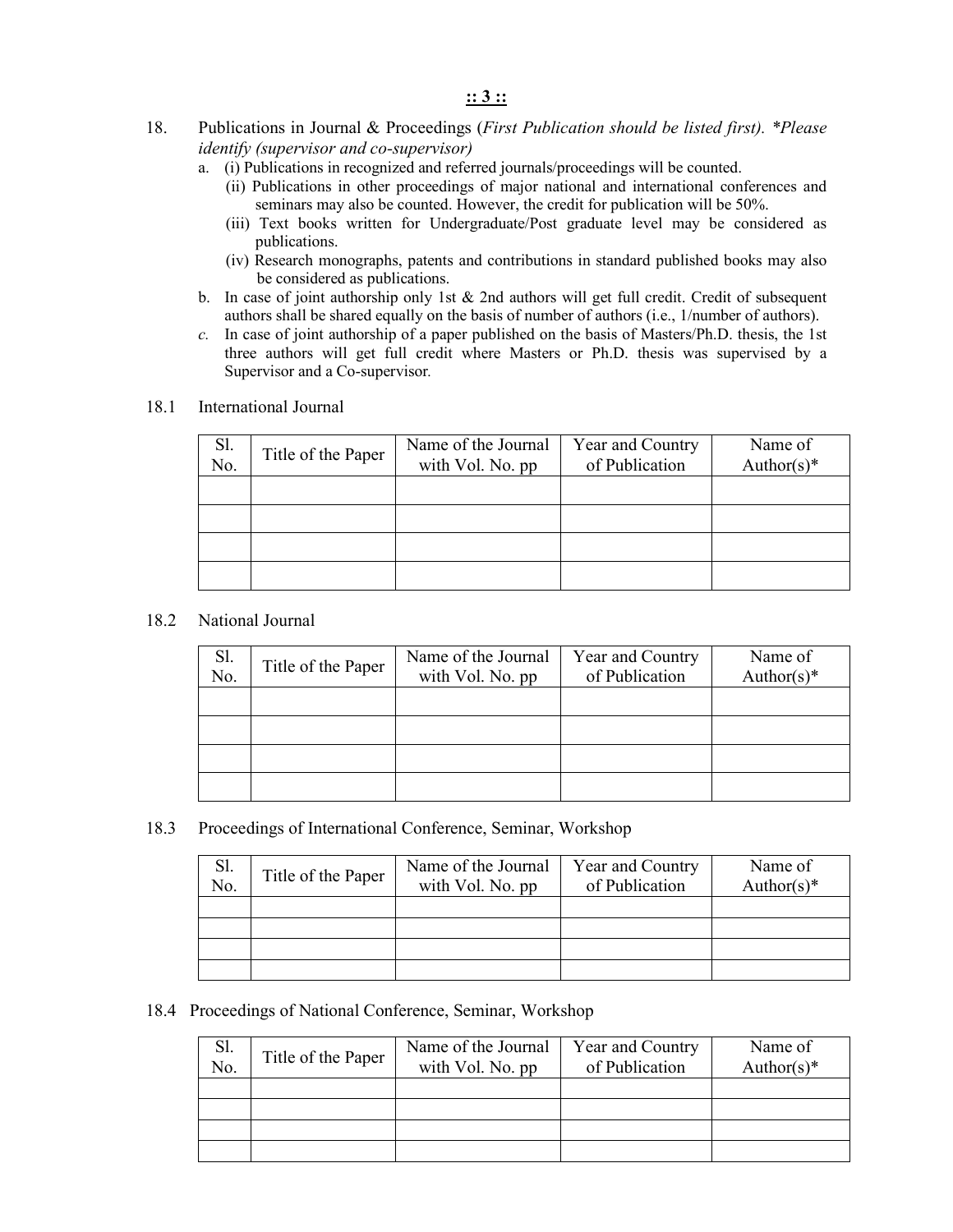18.5 Publication of Books (if any)

| Name of Book | Publishing Co. | Year of Publication | Author $(s)$ |
|--------------|----------------|---------------------|--------------|
|              |                |                     |              |
|              |                |                     |              |
|              |                |                     |              |
|              |                |                     |              |

19. Other Experiences (if any)

20. Name of 2 (Two) Referees (not related to the applicant)

(1)

(2)

Date : Signature of the Applicant Mobile Number-